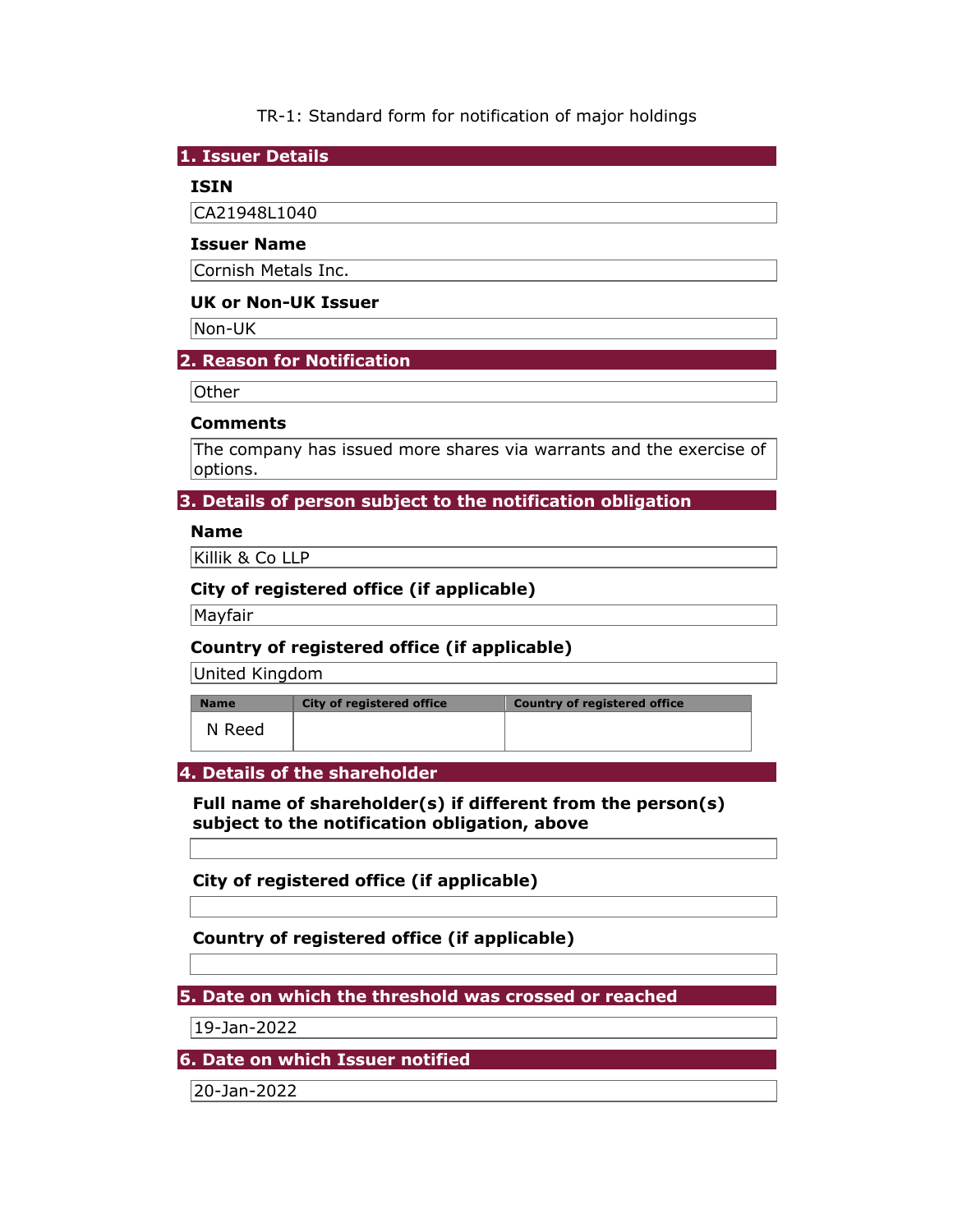## **7. Total positions of person(s) subject to the notification obligation**

|                                                                                             | % of voting<br>rights attached<br>to shares (total<br>of $8.A$ ) | % of voting<br>rights through<br>financial<br>instruments<br>(total of 8.B $1 +$<br>8.B 2) | <b>Total of both</b><br>in $% (8.A +$<br>8.B) | <b>Total number of</b><br>voting rights held<br>in issuer |
|---------------------------------------------------------------------------------------------|------------------------------------------------------------------|--------------------------------------------------------------------------------------------|-----------------------------------------------|-----------------------------------------------------------|
| Resulting<br>situation on<br>the date on<br>which<br>threshold was<br>crossed or<br>reached | 5.997000                                                         | 0.000000                                                                                   | 5.997000                                      | 17140000                                                  |
| Position of<br>previous<br>notification (if<br>applicable)                                  | 6.02029                                                          | 0.000000                                                                                   | 6.02029                                       | 16,250,000                                                |

### **8. Notified details of the resulting situation on the date on which the threshold was crossed or reached**

#### **8A. Voting rights attached to shares**

| <b>Class/Type of</b><br>shares ISIN<br>code(if possible) | Number of direct<br>voting rights<br>(DTR5.1) | Number of<br>indirect voting<br>rights (DTR5.2.1) | % of direct voting<br>rights (DTR5.1) | $\%$ of indirect<br>voting rights<br>(DTR5.2.1) |
|----------------------------------------------------------|-----------------------------------------------|---------------------------------------------------|---------------------------------------|-------------------------------------------------|
| CA21948L1040                                             | 17140000                                      |                                                   | 5.997000                              |                                                 |
| Sub Total 8.A                                            | 17140000                                      |                                                   | 5.997000%                             |                                                 |

### **8B1. Financial Instruments according to (DTR5.3.1R.(1) (a))**

| <b>Type of financial</b><br>instrument | date | <b>Expiration Exercise/conversion</b><br><b>period</b> | Number of voting rights that<br>may be acquired if the<br>instrument is<br>exercised/converted | $%$ of<br>votina<br>rights |
|----------------------------------------|------|--------------------------------------------------------|------------------------------------------------------------------------------------------------|----------------------------|
| Sub Total 8.B1                         |      |                                                        |                                                                                                |                            |

#### **8B2. Financial Instruments with similar economic effect according to (DTR5.3.1R.(1) (b))**

| <b>Type of</b><br>financial<br>instrument | <b>Expiration</b><br>date | Exercise/conversion<br>period | <b>Physical or cash</b><br>settlement | Number of<br>voting rights | $%$ of<br>votina<br>riahts |
|-------------------------------------------|---------------------------|-------------------------------|---------------------------------------|----------------------------|----------------------------|
| Sub Total 8.B2                            |                           |                               |                                       |                            |                            |

### **9. Information in relation to the person subject to the notification obligation**

1. Person subject to the notification obligation is not controlled by any natural person or legal entity and does not control any other undertaking(s) holding directly or indirectly an interest in the (underlying) issuer.